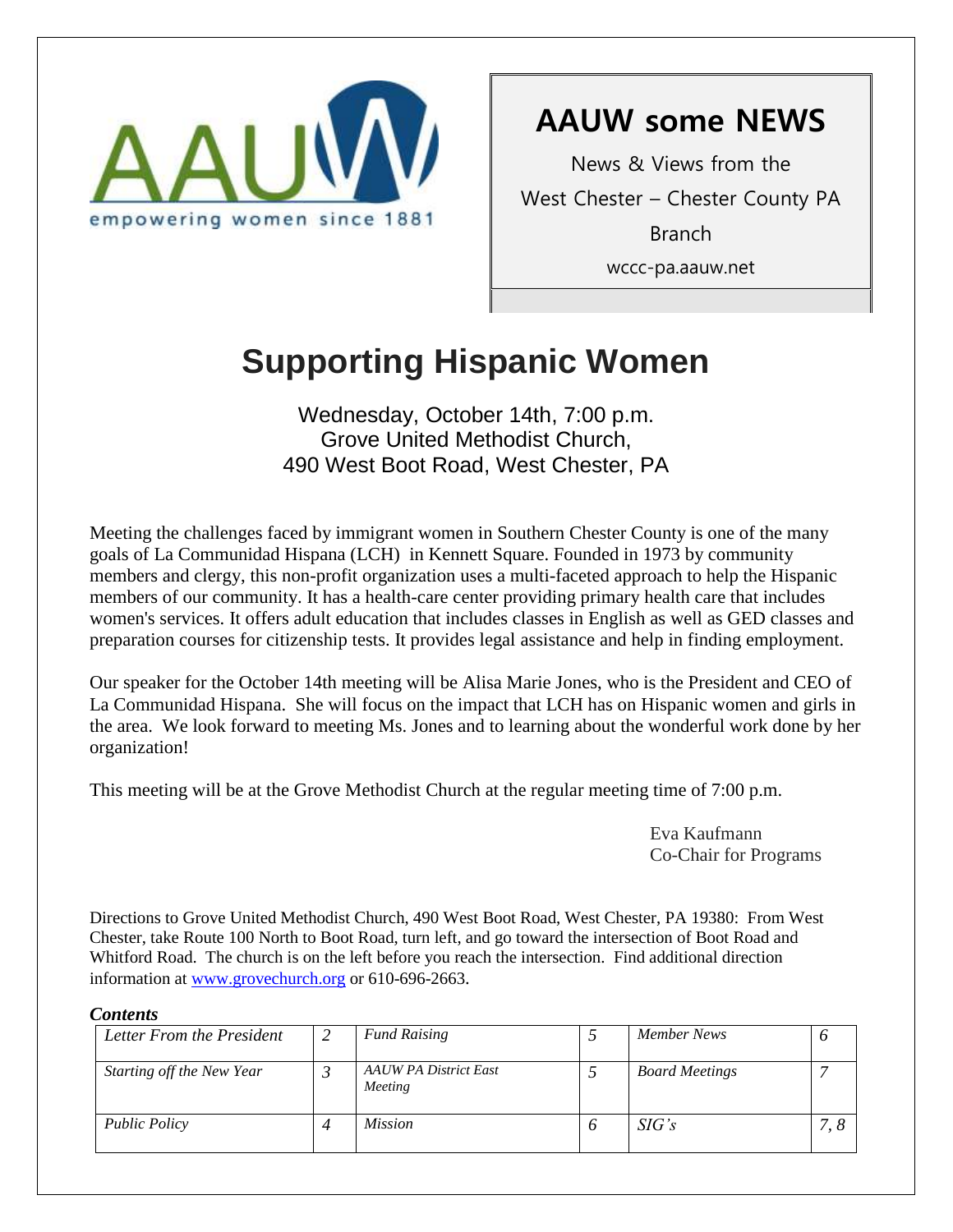# *Letter From the President*

#### Hello Members,

After a warm and relaxing summer, Barbara and I are ready to go and hope you are all on board for a productive fall. We began with our well-attended August 27th retreat. The newsletter deadline preceded the retreat; therefore, by the time you read this, you already will have received an email describing what we accomplished at that event: our branch priorities for this year.

On September 9th, we conducted the first meeting of the year: our *Annual Potluck*. I always look forward to the potluck and all the great food our members make. Our speaker was Barbara Price, who has been involved at the state level of AAUW for many years. She helped us to "connect the dots" between our national, state and local organizations. Our branch committees and special interest groups outlined plans for the year while keeping in mind our branch priorities.

Our second meeting on October 14th will feature *Alisa Marie Jones from La Cominidad Hispania.* She will speak about the problems impacting Hispanic women in our community, which is a timely topic.

We are trying out fewer newsletters this year four rather than seven. In addition to this edition, you will receive electronic newsletters in November, February, and April. Of course, we will send timely emails in between to keep you informed. Speaking of emails, our goal is to cut down on the number of emails you receive from AAUW. If you want to receive all the emails from national and state, then please contact me and I'll add you to the forwarding list. Otherwise, you will not be burdened with more email.

You are all invited to the *East District Meeting of AAUW PA* on Saturday, October 3 from 10 a.m. to 2 p.m. It will be held at Cedar Crest College in Allentown (an easy trip from West Chester). The meeting will focus on the gender wage gap. We also will hear further

information on coalition building. A registration form will soon appear on the state web site and will also be e-mailed to you when available. It would be nice to have a group from our branch attend.

I want to highlight the Members Helping Members Fund. The fund's purpose is to help defray the cost of dues for members in temporary financial difficulty. We only have \$9 in the fund at this time, and we were not able to help all members in need this year. As a result, some had to drop their membership. Small donations would be appreciated and can be sent to Anne Anderko. Please see page 23 of your chapter handbook on how to help.

Finally, save the date for our Annual Holiday Party on Sunday afternoon, December 13th.

Enjoy this jam-packed newsletter. Thanks to the editors for a great job during a very busy time of the year for them.

Sue

## **Alice Lawson Scholarship**

The Lit Group One sent a \$150.00 donation to the Alice Lawson Scholarship Fund in memory of Hilary Kennedy. Hillary was an active participant in this Lit group for many years. Kay Philipps, Chair

Additional contributions to the *Alice Lawson Scholarship Fund* can be sent to:

Alice Lawson Scholarship Fund Chester County Community Fund West Chester, Pa. 19335

Online contributions can be made at: <http://chescocf.org/fund/alice-lawson-aauw/>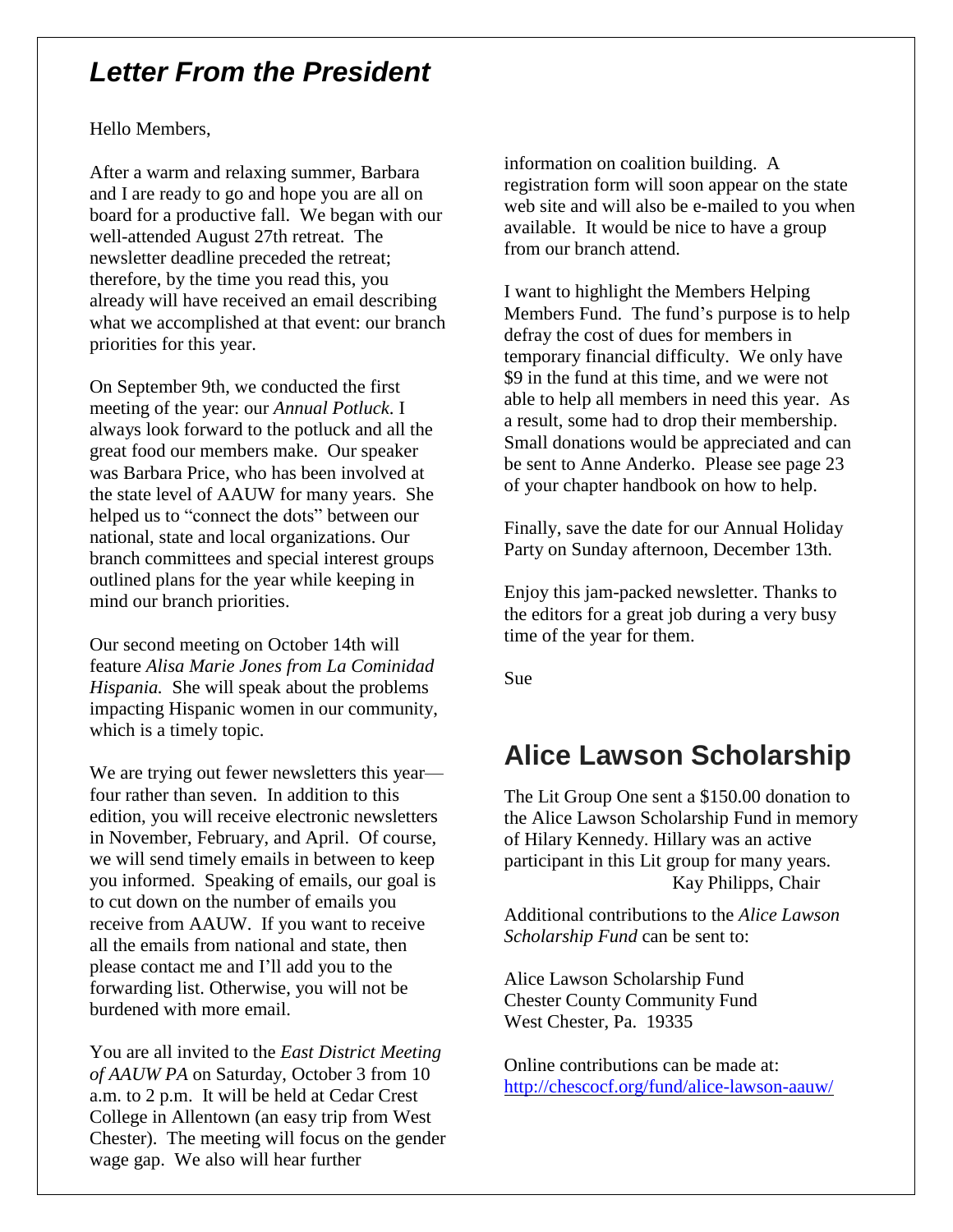# **Starting Off the New Year with AAUW!**

September is the beginning of our new year for AAUW and we started it off in style!

On September 9th, we met at the Grove Methodist Church and enjoy greeting new and old friends with our traditional pot-luck dinner. The event began early, at 6:30 p.m., to allow time to enjoy our meal.

Our meeting began at 7:30 p.m., starting with recognition for loyal members. Last year, we honored members who had participated in the chapter for 30 years or longer. This year we added those who have participated 25 years or more.

Our speaker, Barbara Price, came to us from the state level of AAUW. She spoke on the topic, "AAUW, National, State and Local: Connecting the Dots." Barbara has been an AAUW member since 1975 and in that time has held leadership positions at the local level in her branch in Levittown-Lower Bucks. She also has held state positions, including State Membership VP. She was elected to be president of the Pennsylvania AAUW in 1990 and used her term to focus on the issue of Educational Equity.

Following her term of office, Barbara held the position of Project Coordinator and worked on the Gender Equity Model (GEM), which involved providing in-service to teachers to make them aware of and to reduce gender bias in the schools. She continued conducting workshops at the state and national levels on a variety of leadership topics for women and most recently testified before a state-level policy hearing on the topic of pay equity.

We are thrilled that Barbara made time in her busy schedule to give us her views on the important work of AAUW!

Eva Kaufmann Co-chair for Programs





*September Potluck Attendees*

## **Monthly Outreach**

In the past we have supported various local non-profits. This year we have decided to support Legal Aid of Southeastern Pennsylvania. More information will be in the next newsletter.

You can learn more about this group by checking online: [http://lasp.org](http://lasp.org/)  Information can also be found on our webpage (under Outreach) [http://wccc-pa.aauw.net/legal-aid-society-of](http://wccc-pa.aauw.net/legal-aid-society-of-southeastern-pa/)[southeastern-pa/](http://wccc-pa.aauw.net/legal-aid-society-of-southeastern-pa/)

#### **Two Minute Activist**

Don't forget your committment to be a frequent *Two Minute Activist*. Make your voice heard in Congress regarding education, economic security, and civil rights. Using our website (under AAUW Links) is so easy!

### **Raising Indignation,**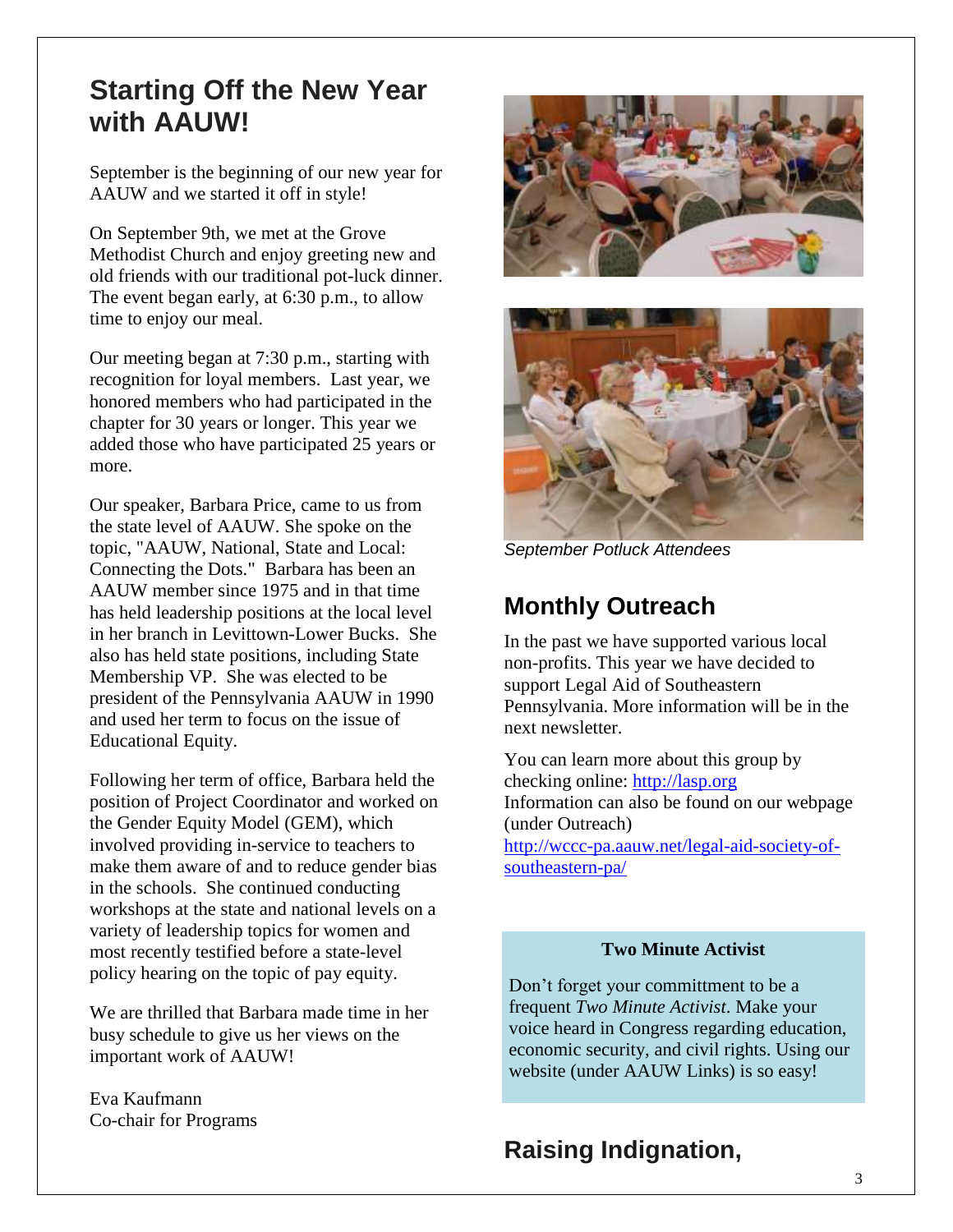### **Empowering Education**

tonya thames taylor, LAPP Chair

On Saturday, July 11, 2015 at the AAUW PA Summer Retreat at the Best Western County Cupboard Inn in Lewisburg, PA, I enjoy a roaring time learning as we, members of AAUW, share information, insight, and initiatives. We swap stories of how we rid ourselves of complicity, complacency, despair, and distraction when it comes to advocating for education for all children in Pennsylvania.

Admittedly, I am full of anticipation before arriving. As the newly appointed Legislative and Public Policy (LAPP) Chair of the AAUW West Chester-Chester County Branch, I did not know what to expect. It is my first encounter with other AAUW members outside of my branch and thoughts shared in literature, blogs, and twitter. The scenic drive to Lewisburg allays any nervousness and the friendly reception at the registration table ensures me that I have made a good decision in participating in this retreat attended by nearly 50 other women.

After a round of introductions and updates from AAUW-PA President Dot McLane, Ron Cowell of the Education Policy and Leadership Center, effectively using a well-conceived PowerPoint, engagingly and informatively shares information about funding and charter schools before lunch. He shares that Pennsylvania ranks #10 in the nation with expenditures per student (\$13,864), yet most of the funds are generated at the local level. In short, the state gives less funds than it once did (56% from local; 36% from state). As Cowell identifies the issues of the burden of local property tax, he parlays that into a shattering reality: students— some of whom have inadequate resources— are expected to perform equally on standardized tests. To demonstrate the gravity of the information he presents, he discusses the political crisis underscoring funding, debates and formulas used in public education funding, the impact of pension reform, as well as legislation involving charter and cyber schools. I am disheartened to learn

that most cyber schools are failing. As he talked and members share real experiences, I can not help but think, "children are not abstract experiments." He is responsive to the myriad of the group's questions and insights. And, as the first half of the presentation closes and we prepare for lunch, the group is fully charged about the information as we walk to the lunch location.

At the start of lunch that childhood nostalgic who-do-I-sit-with? moment surfaced. It quickly dissipates when I am invited to sit at the table with AAUW members by former president of Pennsylvania AAUW and current Bylaws Chair Barbara Price. Over lunch, we talk about policies, our interests, and why we have joined AAUW. As we participate in the ancient ritual of sharing and laughter, I become fast friends with all at the table. I have started lunch with strangers, but have ended it with kindred activists who enjoy being heretics as demonstrated by their stories.

Returning from lunch and listening to Cowell's charge to know the legislation regarding education, this group of AAUW members are simultaneously indignant at the inequities of education and feel empowered to advocate in the realm of public policy. To end the retreat, AAUW-PA Public Policy co-chairs Toni Hoffman and Susan McNamara conclude by stressing the importance of coalition building, pay equity, and voters' rights.

Overall, participating in this retreat is one of my GOOD decisions. I am empowered to be indignant. I arrived as an individual, but left knowing I am a part of a responsive community.

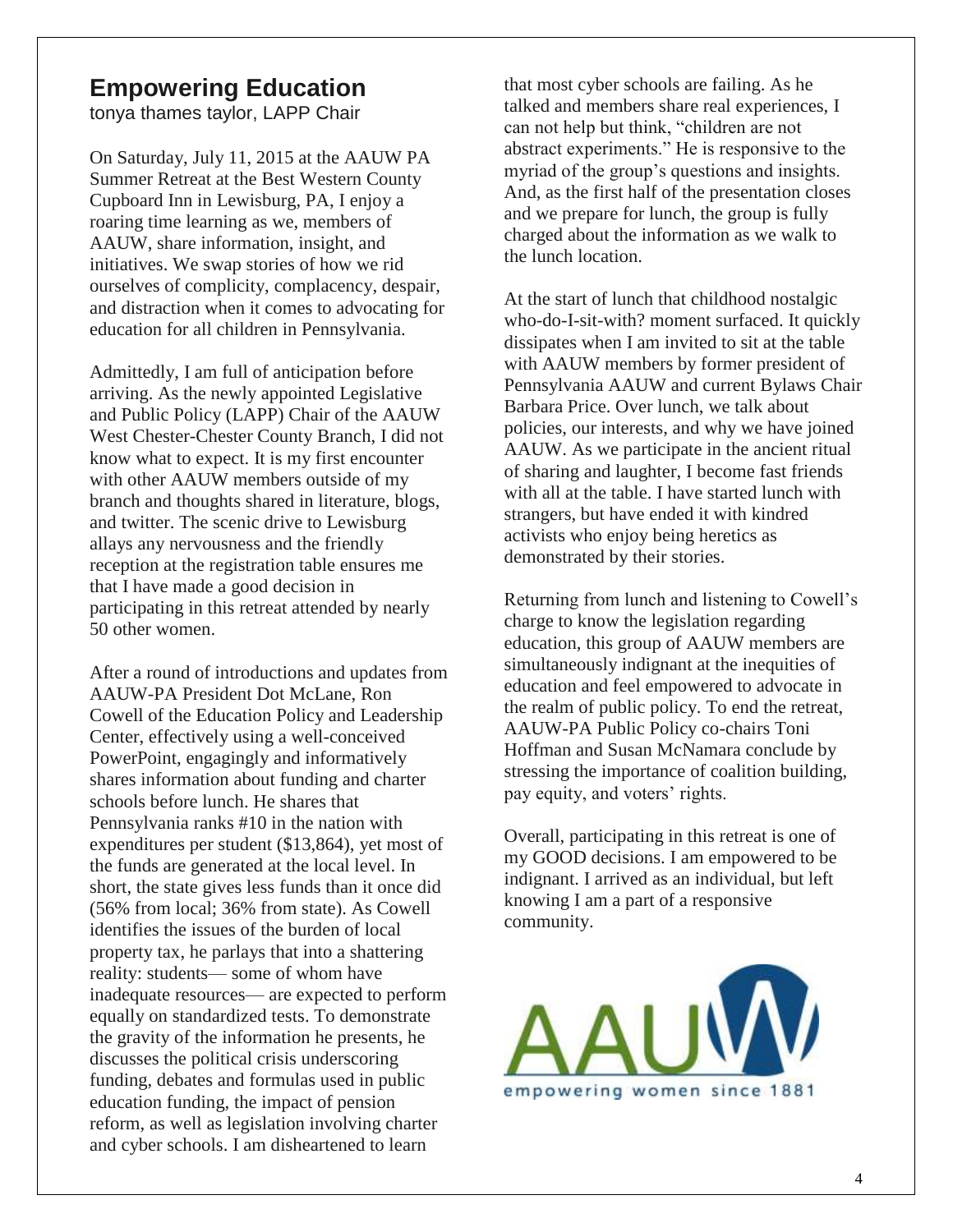

# **Annual Fundraiser**

Another year, another fundraiser! You might ask why are we always fundraising when members pay \$75.00 each to join AAUW each year. Unfortunately, National AAUW takes \$49.00 and State AAUW another \$10.00, leaving only \$16.00 for each member that goes into our budget. We currently have 70 members registered, so do the math and see why we need to supplement our budget with fundraising efforts.

With that noted, we offered "Snackin' in the USA" at our September meeting with samples to try. It is a very simple fundraiser—12 different snacks from candy to nuts, all priced at \$7.00, for you to purchase and sell to your family and friends.

We will consolidate all the orders and have them shipped to one location with distribution at the November meeting. Brochures were handed out in September with all the details. In the early part of next year, we hope to have another fundraiser. We are still considering many options to help us with our money earning goals.

Please remember, we continue to collect used ink cartridges. Bring them to the meetings, and they will be recycled in the Staples Reward Program.

Thank you for your support! Anne Anderko Donna Golden Fundraising Co-chairs

### **AAUW PA District East Meeting - October 3, 2015 Cedar Crest College, Allentown PA**

Come meet Carol Tracy of the Women's Law Project at our District East Meeting on October  $3<sup>rd</sup>$ . The meeting is from 10:00 am to 2:00 pm. Carol will be discussing Gender Equity which is one of our Public Policy issues. We will also have our Public Policy Gurus, Toni Hoffman and Susan McNamara to give us more information on GOTV and other public policy issues.

We would love to have every Branch in our District represented. Carol is a dynamic speaker and will be sharing valuable information on getting the state government on board with gender equity.

The registration deadline is September  $30<sup>th</sup>$ . Registration form and directions to Cedar Crest College can be found at:

[http://aauw-pa.aauw.net/files/2015/09/Eastern-](http://aauw-pa.aauw.net/files/2015/09/Eastern-District-Meeting-Registration-Form.pdf)[District-Meeting-Registration-Form.pdf](http://aauw-pa.aauw.net/files/2015/09/Eastern-District-Meeting-Registration-Form.pdf) A box lunch (optional) is available for \$16.00 – see registration form.

Martha Czop AAUW PA, District East Coordinator

Because our members are so important to us, we want to keep in touch. Do you know of a member who needs to receive a get well note or card of support? Please contact our Corresponding Secretary – Rosemary MacDonld [rosemary.macdonald@verizon.net](mailto:rosemary.macdonald@verizon.net) with the information.

# *Membership Outreach*

Your Records with the National Association can be accessed by contacting: --Helpline Phone (800) 326-2289 or --Internet and email: The website for national AAUW is http://www.aauw.org/. You'll need your membership number, which can be found on the address label of the Association publication (Outlook).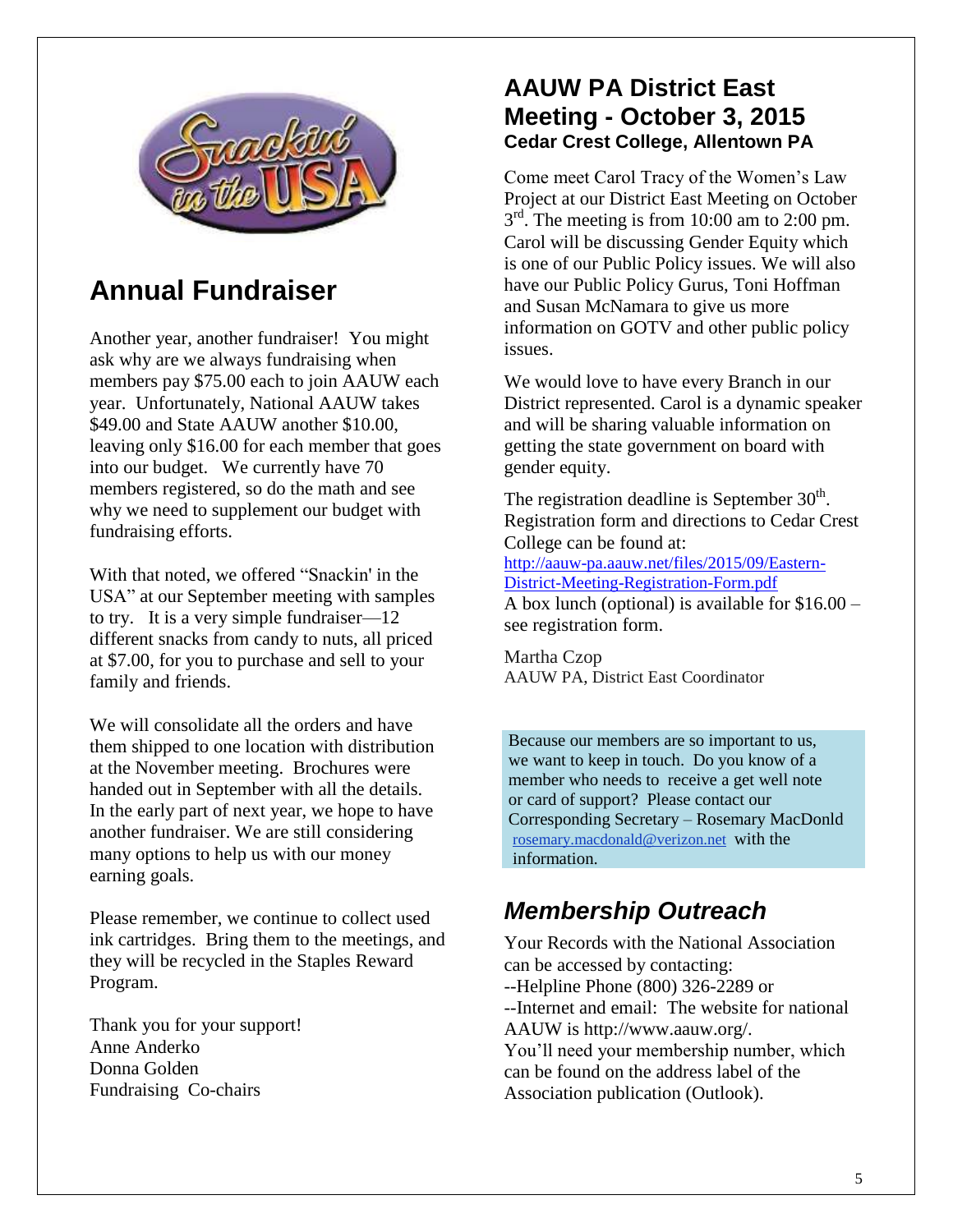*AAUW Mission Statement AAUW advances equity for women and girls through advocacy, education, philanthropy, and research.*

*Norma George* Newsletter Co-Editor 610-872-7567 [ngeorge@cheyney.edu](mailto:ngeorge@cheyney.ecu)

*Tamara Hollins* Newsletter Co-Editor  $610-399-2256$  [thollins@cheyney.edu](mailto:thollins@cheyney.edu)

*Nancy Rumfield* **Newsletter Co-Editor** 610-399-0388 [nrumfield@gmail.com](mailto:nrumfield@gmail.com)

*Newsletter email* [aauwsumnews@gmail.com](mailto:aauwsumnews@gmail.com)

**Sue Johnston** Branch President [610-363-8535](mailto:610-363-8535) [sjwj77@verizon.net](mailto:sjwj77@verizon.net)

*Barbara Lathroum* Branch President Elect [610-321-9783](mailto:610-321-9783) [blathroum@gmail.com](mailto:blathroum@gmail.com)

*Eva Kaufmann* Program Co-Vice-President [610-793-3809](mailto:610-793-3809) ekaufmann1@gmail.com

*Mimi Jones* Program Co-Vice-President 610-269-4866 [peggstaar@verizon.net](mailto:4dores@comcast.net)

*Donna Golden* Membership Co -Vice-President 610-429-0944 [goldendonna@verizon.net](mailto:goldendonna@verizon.net)

*Peggy Staarman* Membership Co -Vice-President 610-269-4866 [peggstaar@verizon.net](mailto:4dores@comcast.net)

*Nancy Dore* **Recording Secretary** 610-7250-459 ncdore @gmail.com

*Rosemary MacDonald* Corresponding Secretary 610-296-5474 [rosemary.macdonald@verizon.net](mailto:rosemary.macdonald@verizon.net)

*Anne Anderko* Financial Officer [484-885-4943](mailto:484-885-4943) [ananderko@msn.com](mailto:ananderko@msn.com)

Branch Website [wccc-pa.aauw.net](http://wccc-pa.aauw.net/)

### **Member News**

### *Nancy Rumfield*

One of our members, Nancy Rumfield, is currently having a solo exhibition in the Knauer Gallery at West Chester University. The exhibition is open until September  $25^{\text{th}}$ .

This exhibition is representative of some of her more abstract work in photography. The gallery is located in the Swope Music Building and Performing Arts Center at WCU. The gallery is open to the public from 9:00 am to 4:00 pm Monday through Friday. There are two visitor parking spots in the parking lot off

of Matlack Street. For additional information call 610-436-2872 or visit wcupa.edu/cvpa/art/Exhibition.asp



#### *About Member News -*

If you have news that you would like to share with our organization, we would love to hear about it. This may be your accomplishments, research, performances, etc. Please send detailed information to the newsletter editors: [aauwsumnews@gmail.com.](mailto:aauwsum@gmail.com) Thank you for sharing!

*Interested in submitting an article or have information to share?*

### *We need your News!*

The co-editors of *AAUWsome News*, are delighted to bring you this issue of the newsletter, but … *We continue to need input from members!!* Please send *articles* as Word documents. Forward your news articles to the *gmail account:* [aauwsumnews@gmail.com,](mailto:aauwsum@gmail.com) indicating the topic and month in the subject box and cc the President and President Elect. This is a shared account, so the co-editors can access your email and keep their work or personal mailboxes from getting filled. It also makes collaborating easier.

Remember that articles for a given month of the newsletter are due on the 10th of the preceding month*.* Please provide all necessary information with your submission.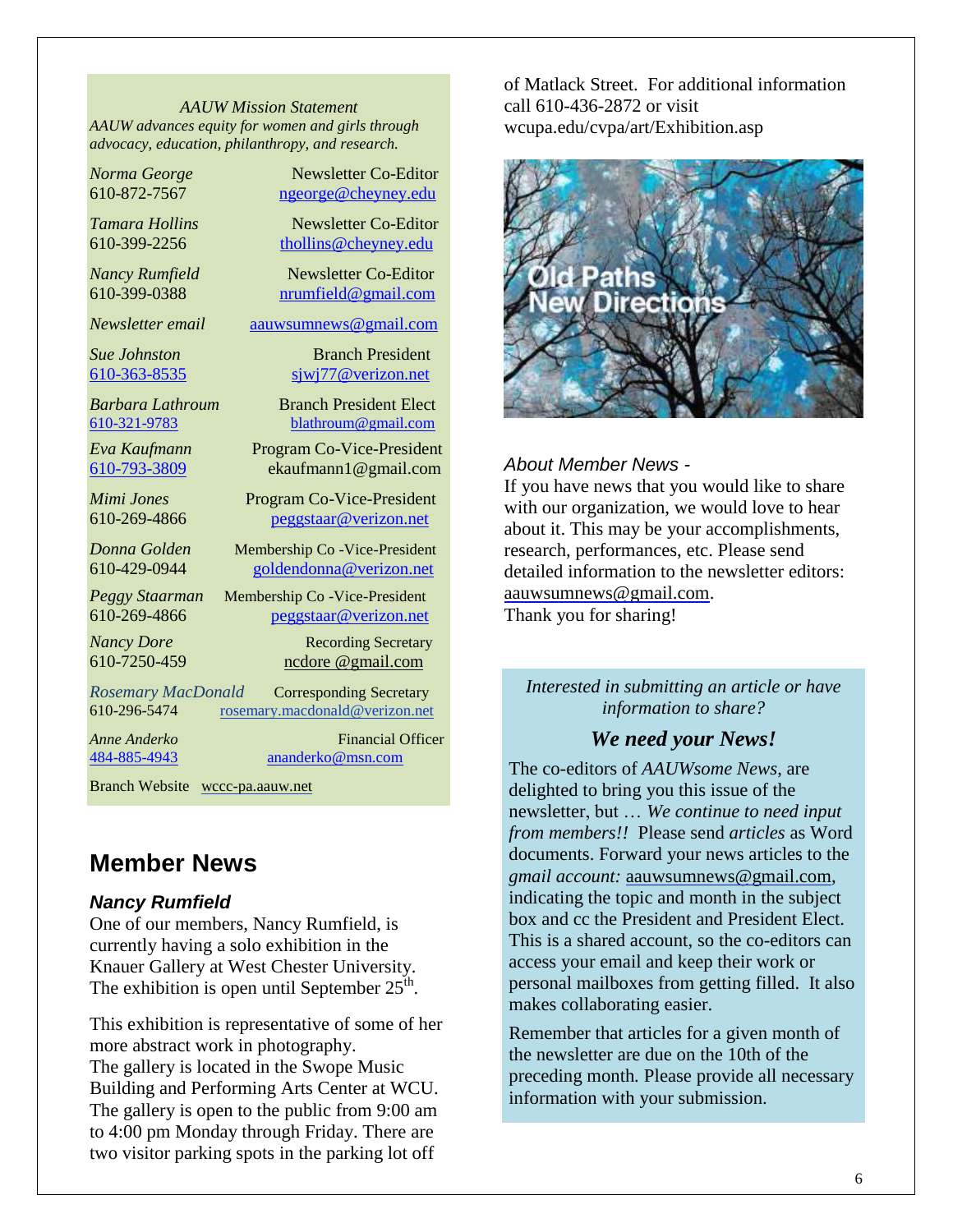### **Guidelines for** *AAUW some*

1. Deadline for articles is the  $10<sup>th</sup>$  of the month prior to publication – October 10, January 10 and March 10 for 2015 – 16.

2. Board will develop outline/plan for newsletter.

3. Copies of each newsletter article must be sent to the President and the President Elect.

4. Articles should be less then 340 words (1 column in 12 pt.) and sent as .doc (Word) files whenever possible.

5. Program information should be available for publication in the month prior to the event.

6. SIG information should be specific (when, where, leader, contact info., program or book).

7. Photos should be sent in .jpg format and should be the best quality possible. Leave cropping to the editors when possible.

8. Editors must keep newsletter to 10 pages or less (5 printed front and back).

9. Editors must consult with President or designee if newsletter is too long.

10. Editors and President will determine number of copies to be printed.

11. Board will review and decide list of Friends who receive printed copies.

12. The newsletter should go to the printer by the  $25<sup>th</sup>$  of the month. Copies should include the Circulation Manager, Person who distributes the e-mail version, and, if requested, other named designees.

# **Help AAUW Save Money**

Each year our editors put together informative, attractive, and news filled issues of our *AAUW some* newsletter. At current prices, printing and mailing costs exceed \$1.50 a piece per issue, costing over \$6.00 per member per year. For several years, many AAUW members have received their copies via e-mail. If you are not already receiving *AAUW some* via e-mail and would be willing to do so, please contact Sue Johnston, [sjwj77@verizon.net.](mailto:sjwj77@verizon.net)

# *Board Meetings*

All Board meetings are open to the membership and are held at a West Chester location to be designated. Meetings begin at 7:00 p.m., are over by 9 p.m., and are usually on the first Tuesday of the month. The next meeting is on Tuesday, October  $5<sup>th</sup>$ . The location will be announced.

### **Special Interest Groups**

### **Couples Bridge**

A chair is needed. Please contact Sue Johnston, [sjwj77@verizon.net](mailto:sjwj77@verizon.net) if interested.

### **Women's Social Bridge**

Do you want to spend some time with fellow AAUW members by playing social bridge once a month? We are in the process of choosing a day and time. Please contact Sandy Alexander at [frau.salexander@gmail.com](mailto:frau.salexander@gmail.com) or 610-363- 7467 for more information or to be added to our email list. Sandy Alexander

*AAUW branches are known for their book groups, and membership in a group often encourages continuing membership. The West Chester-Chester County Branch currently has two book discussion groups meeting in the day and in the evening at different times of the month.* 

### **LIT I: Day Time Literature Group.**

Lit One has changed its meeting time to the third Monday afternoon of each month. We meet at members' houses at 1 p.m. for refreshments. Discussion starts at 1:30 p.m. We read both fiction and non-fiction books that are selected by the members at our final dinner meeting in June. We welcome all members to join us in some lively and thought provoking discussions. Please call the hostess if you plan to attend. Any questions? Call chair Kay Philipps at 610-399-0697.

Our entire schedule for the year can be found on our webpage.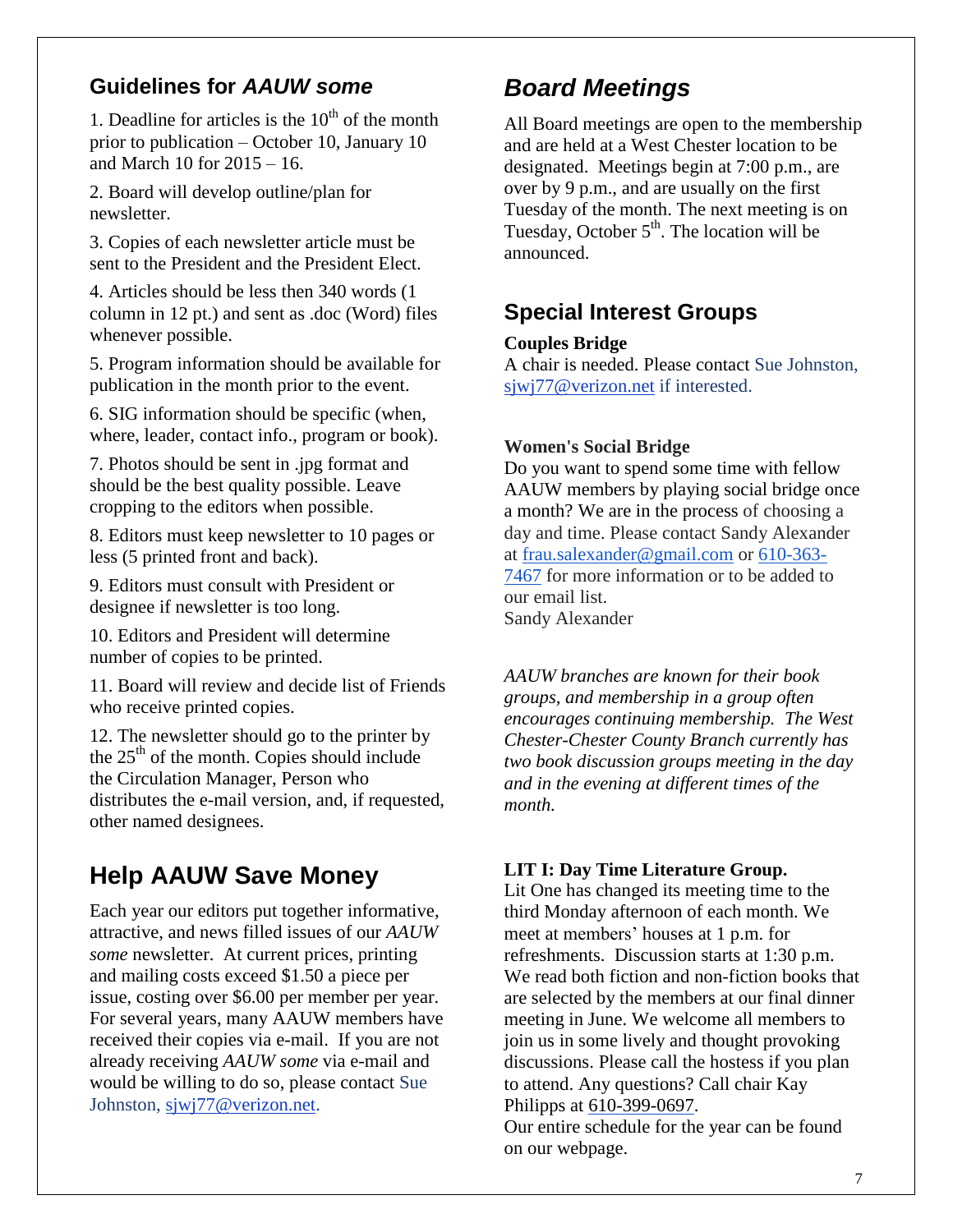### **September 21, 2015 At 1 P.M.**

Book: *Mr. Owita's Guide to Gardening* by Carol Wall. Our discussion leader and hostess is Sandy Alexander.



### **October 19, 2015 At 1 P.M.**

Book: *The Invention of Wings* by Sue Monk Kidd. Our discussion leader and hostess is Elaine Burgess.

### **LIT II-Book Group**

Lit Group II reads fiction with an occasional non-fiction book thrown in for our edification. We usually meet on the third Wednesday of the month, starting at 7:00 p.m. for conviviality. Discussions start at 7:30 p.m. We always welcome new members and would be happy to see some new faces this fall.

Our **September 16th** book is *The Map Thief* by Michael Blanding. It tells the true story of the charming antiquarian E. Forbes Smiley III, who made a fortune stealing maps from academic and other libraries. Our hostess is Jane Schultz. Her address is 1300 Amstel Way in West Chester. Please e-mail Jane [\(mjschultz46@hotmail.com\)](mailto:mjschultz46@hotmail.com) and Jean Speiser [\(jeanspeiser@gmail.com\)](mailto:jeanspeiser@gmail.com) to let us know you're coming.



### Our **October 14th** book is *None of the*

*Above* by I. W. Gregorio. The protagonist grew up comfortably as a girl only to discover in her senior year of high school that the truth was

much more complicated. This young adult book will have us examining what it means to be a boy, a girl and a bit of both. Dr. Gregorio is Fran Pierce's niece and will be the speaker for our November general meeting. Our hostess is Phyllis Dunn. Her address is 1035 North New Street in West Chester. Please email Phyllis (dunn.phyllis [@gmail.com\)](http://gmail.com/) and Jean Speiser [\(jeanspeiser@gmail.com\)](mailto:jeanspeiser@gmail.com) to let us know you're coming.

New members are always welcome. Please call Jean Speiser at [610-738-3363](mailto:610-738-3363) or e-mail her at [JeanSp@Gmail.com](mailto:JeanSp@Gmail.com) for more information.

### **FIG (Food Interest Group)**

This group dines either at members' homes or in restaurants. The group usually meets on the second Saturday or Sunday of the month. Couples (unless otherwise specified), singles and new members are welcome to join us. *Scheduled events:*

**Sunday, September 20, 12:30 p.m.** – Al Fresco Brunch hosted by Donna Eaves and Carla Grot at the home of Donna and Bob **Eaves** 

**Saturday, October 10, 6:30 p.m.** (this is a tentative date) – Octoberfest Dinner at the home of Cathy and Dick Palmquist. FIG members will receive email invitations. For more information or to join the group, contact Donna Eaves at 610-692-5277 or at [deaves@live.com.](mailto:deaves@live.com)

### **Great Decisions**

For information contact Jacky Page at 610-359- 9887 or [jacquelinepage9@gmail.com](mailto:jacquelinepage9@gmail.com)

**TIG (**Travel Interest Group**) –**This group needs a leader. If you are interested in coordinating trips, please contact Sue Johnston at 610-363- 8535; [sjwj77@verizon.net](mailto:sjwj77@verizon.net)

#### **Special Interest -- Craft Group :**

Work on your own project or join us as we create items for the children at the *Domestic Violence Center.* Members could also knit or crochet hats or blankets for the children at the shelter. Please contact Jean Speiser at [JeanSpeiser@Gmail.com](mailto:JeanSpeiser@Gmail.com) or 610-738-3363 for additional information.